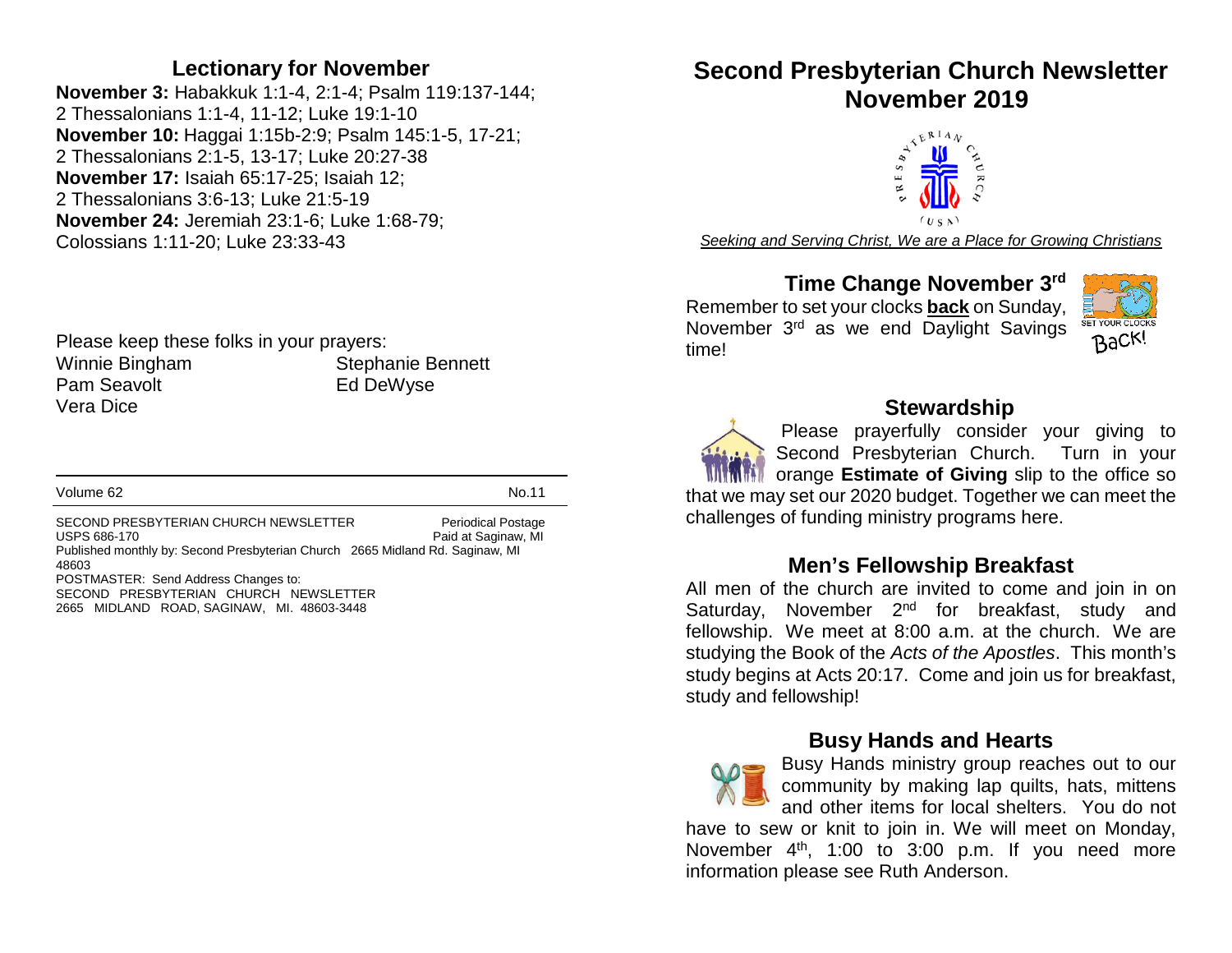#### **"Odd"Tuesday Bible Study**

In November we'll meet on the  $5<sup>th</sup>$  &  $19<sup>th</sup>$ , (the first and third Tuesdays). We'll continue to look at the Old Testament book of Proverbs. We'll begin at 7:00 p.m., and finish sometime between 8:00 and 8:30 p.m., depending on how discussion goes. So mark your calendars, bring your bible and join in!

#### **Harvest Potluck**



Enjoy some wonderful fall fellowship at the Harvest Potluck on Sunday, November 10<sup>th</sup>, at 5:00pm. We supply turkey, rolls, stuffing, potatoes, gravy, & cranberry sauce and you

bring a dish to pass and your table service. Please sign up in the gathering area so we know how many tables to set. If you can cook a 20lb. turkey, please let us know on the signup sheet.



## **Florence Gilmour Circle**

All women of the church are invited to join us on Wednesday, November  $13<sup>th</sup>$  at 9:30 a.m. as we continue our discussion of Chapter 1 – day 5 of Karen Kingsbury's *Family of Jesus.*

#### **Harvest Sunday – November 24th**



We invite you to bring non-perishable food items to worship on Sunday, November 24<sup>th</sup>. Please place it on the table in the main hallway by the office. At this Thanksgiving season let's share some of our abundance to help feed others**.** 

#### **Hanging of the Greens**

We will get busy immediately after worship on November 24<sup>th</sup> to decorate the church. When we're done, we'll enjoy lunch together. We will supply the subs, and you bring chips or a beverage. All families are invited to help!



## Mission highlights **"Go also the second mile" Matthew 5:41**

We wish to thank all the members of the congregation who have supported The Forgotten Man Ministries collections and all the members who attended the Forgotten Man Ministries banquet on October 22nd.

The mission focus for the first part of November is Christmas Stocking for the Troops. On the table in the hallway is a list of what goes in the stockings as well as the stockings. Stockings should be returned no later than Sunday, November 17th.

The second mission focus for November will be the Angel Tree Program. Angel Tree® is a ANGELTREE Prison Fellowship<sup>®</sup> program that serves *I* Program of Prison Fellowship incarcerated parents by giving them a pathway to restore and strengthen relationships with their children and families.The deadline for gift return will be available once the mission begins.

#### **Thank You!**

CROP Walk 2019 was a huge success thanks to all who participated, sponsored, supported or prayed for the Second Presbyterian Church team! As a group, we raised \$1000 and collected countless pantry items to help feed



those in need in Mid-Michigan! A special **Thank You** to Doug Byron for all the hours and care he puts into this mission! We are lucky to have you at Second Pres.

This committee is always looking for new missions for the congregation to support. If you have a suggestion, please speak to a member of the committee. The list of members is on the front page of the directory.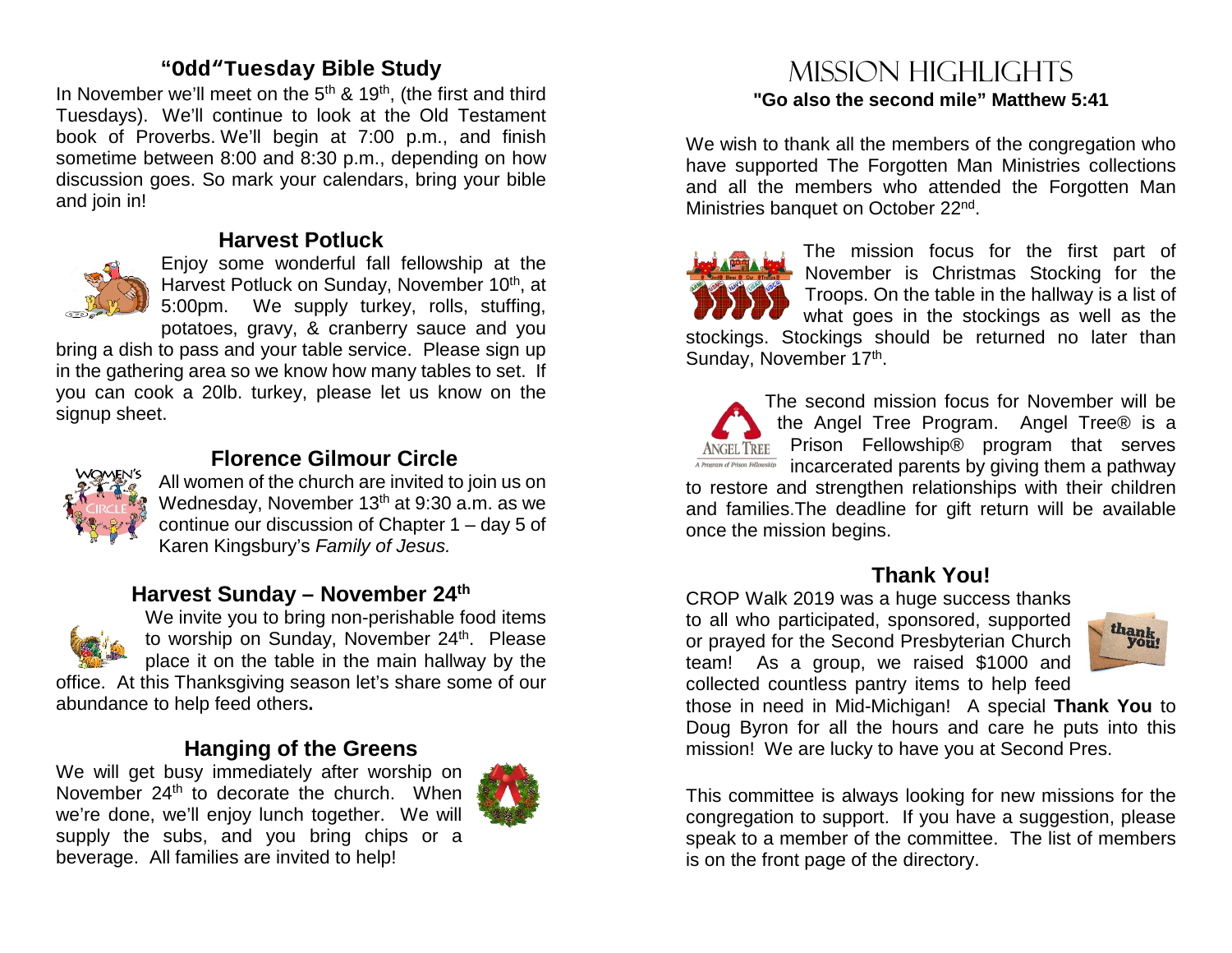

**Sunday, November 3<sup>rd</sup>** – PYG meeting during Sunday School time.

**Sunday, November 10<sup>th</sup>** – PYG meeting during Sunday School time **AND** we will be at the Harvest Dinner at 5:00 p.m. Please either join your family at this event or come and be part of our family for dinner.

**Sunday, November 17<sup>th</sup>** – PYG meeting during Sunday School time **AND** Progressive Dinner! Details below.

**Sunday, November 24<sup>th</sup>** – PYG meeting during Sunday School time **AND** Hanging of the Greens! YES!! Let's help decorate the church for Christmas right after worship!

**Thursday, November 28<sup>th</sup>** – Happy Thanksgiving!! Meet us for some flag football! Details below.

**Sunday, December 1<sup>st</sup>** – No PYG meeting this morning, please join your family for worship.

### **Youth Progressive Dinner**

The Youth Group will be visiting a few houses for a Progressive Dinner on Sunday, November 17th. We will leave church at 5 p.m. and call parents when we are on our way back. Please sign-up so we can plan transportation!



#### **Annual Turkey Bowl**

Thanksgiving morning before the big meal – join us for some football! We will again be battling each other in our annual flag football

game on Thanksgiving morning! Rain, Snow or shine, we will be there! Game starts at 10 a.m. on Thanksgiving Day  $-$  Thursday, November 28<sup>th</sup>. We play on the open field off Seidel next to White Pine Middle School (across Seidel from McDonald's Nursery). Anyone 12 years old and older are welcome! If you can't play, come out and cheer on your favorite congregation member. We always have a lot of laughs!



#### **Boy Scouts Wreath Sale**

**November 3rd, 10th and 17th,** the Boy Scout troop from Second Presbyterian Church will be in the gathering area after worship to take orders for their Christmas Wreaths. The profits from these items support the Scouts going to

camps and events all year long. Delivery to the church, or locally to your home, will be the first week of December. Please support our Boy Scouts.

#### **Sunday School Workshop Leaders Needed**



We are still in need of volunteers for leading our Sunday school workshops (grades  $2<sup>nd</sup>$  thru  $5<sup>th</sup>$  grade) beginning in January! Subjects and units coming up are: "Jesus' Baptism" (experience guided imagery and a doll baptism); "Jesus

Washes Feet" (play a miniature golf course and bake Holy Week cookies); "Appearance of the Holy Spirit" (make grilled cheese sandwiches and play relay games): "Images of Jesus in the Arts" (study Jesus' portrayal in the movies and listening to contemporary Christian music). just a few Please consider a small time with our great children of Second Presbyterian Church! Contact Peggy if interested! Thank you!

## **2nd @ Second (Adult Study)**

We will continue to explore Judaism. Throughout the course we will study Judaism as it was understood by its followers in the past and by those who practice or identify with Judaism today. Get your coffee and doughnut and join us in the library at 10:45 a.m. Below are our upcoming lectures: **November 3rd:** *Jewish Worship –Prayer and the* 

*Synagogue*

**November 10th:** *The Calendar – A Communal Life-Cycle* **November 17th:** *The Calendar – Individual Life-Cycles* **November 24th: NO 2nd@ Second– Hanging of the Greens**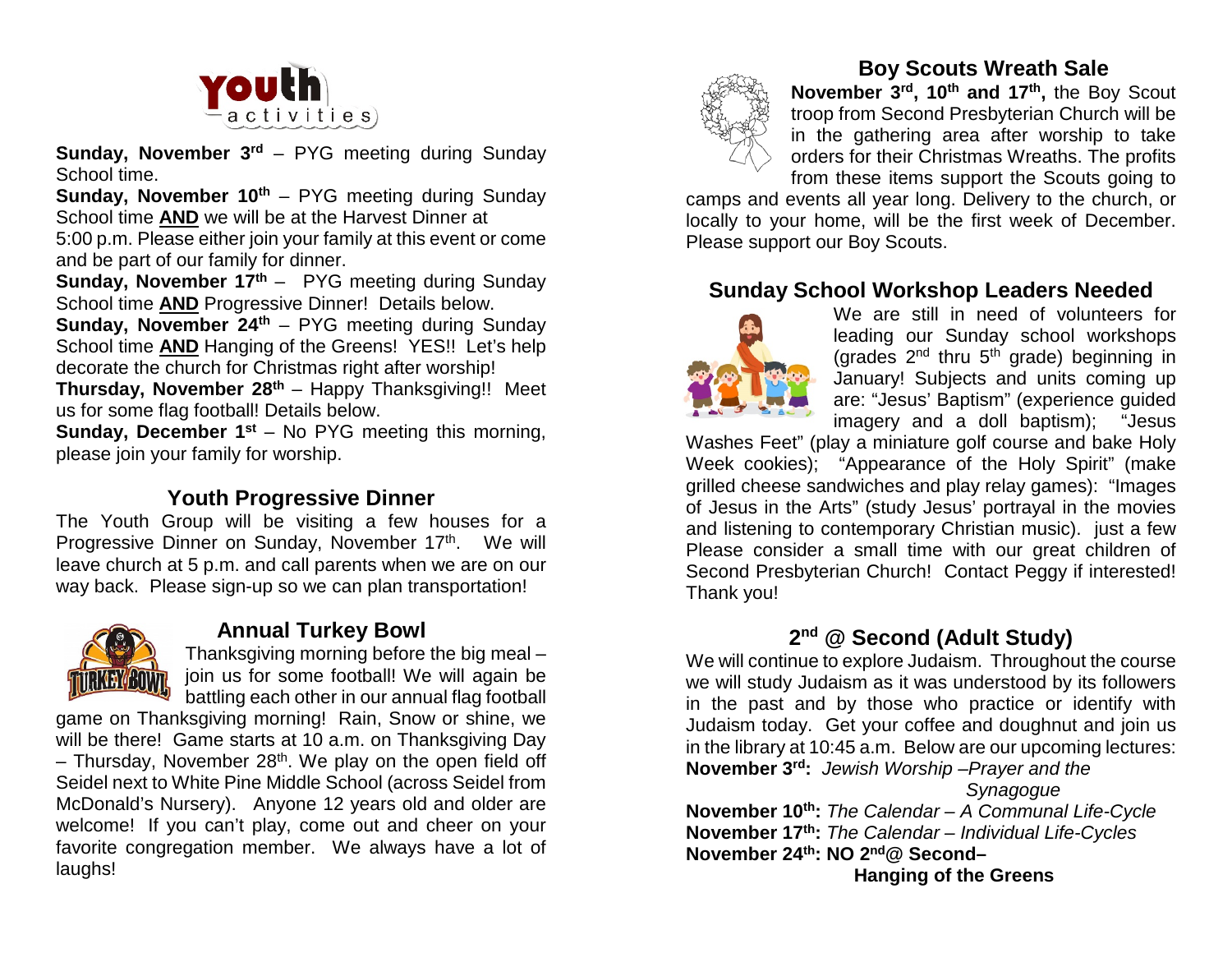#### **Inclement Weather Policy**



When Saginaw Township Schools have been closed due to inclement weather (snow, ice, temperatures, etc.), any church programming for that day will also be cancelled. This includes any

activity of the church or outside groups that use church facilities. Examples are (but not limited to): Session, Committee meetings, Choirs, Bible Study, Women's Circle, Community events.

### **White Elephant and Bake Sales Update**

Thank you, thank you, and thank you to everyone who helped with the White Elephant Sale! This was a "ton" of work and we couldn't have done it without you! We made over \$4,400.00 profit from White Elephant Sale and \$570.00 profit from the bake sale during fish fry. All funds will be distributed by the Presbyterian Women's Group for missions locally and abroad.

## **Fish Fry Update**

Many Thanks....to everyone who helped in many ways at our recent fish fry! We netted a profit of approximately \$3,800.00 by feeding 501 people with 325 pounds of fish, 325 pounds of potatoes, 80 pounds of coleslaw, 40 dozen cupcakes, and 15 loaves of bread. We couldn't have done it without you. Thank you, all!

Please save Friday, March 20<sup>th</sup>, 2020 for our next Fish Fry!

## **Volunteers Needed For:**

- **1) Coffee Fellowship** We provide everything needed, you just make the coffee, fill the cups, and enjoy getting to know your fellow parishioners one Sunday a month. Please contact Jim and Mary Jo Mundell.
- **2) Ushers**  You will hand out bulletins before service, and pass the collection plate during Offering of Tithes and Gifts. Please contact Carol Poole for more information.